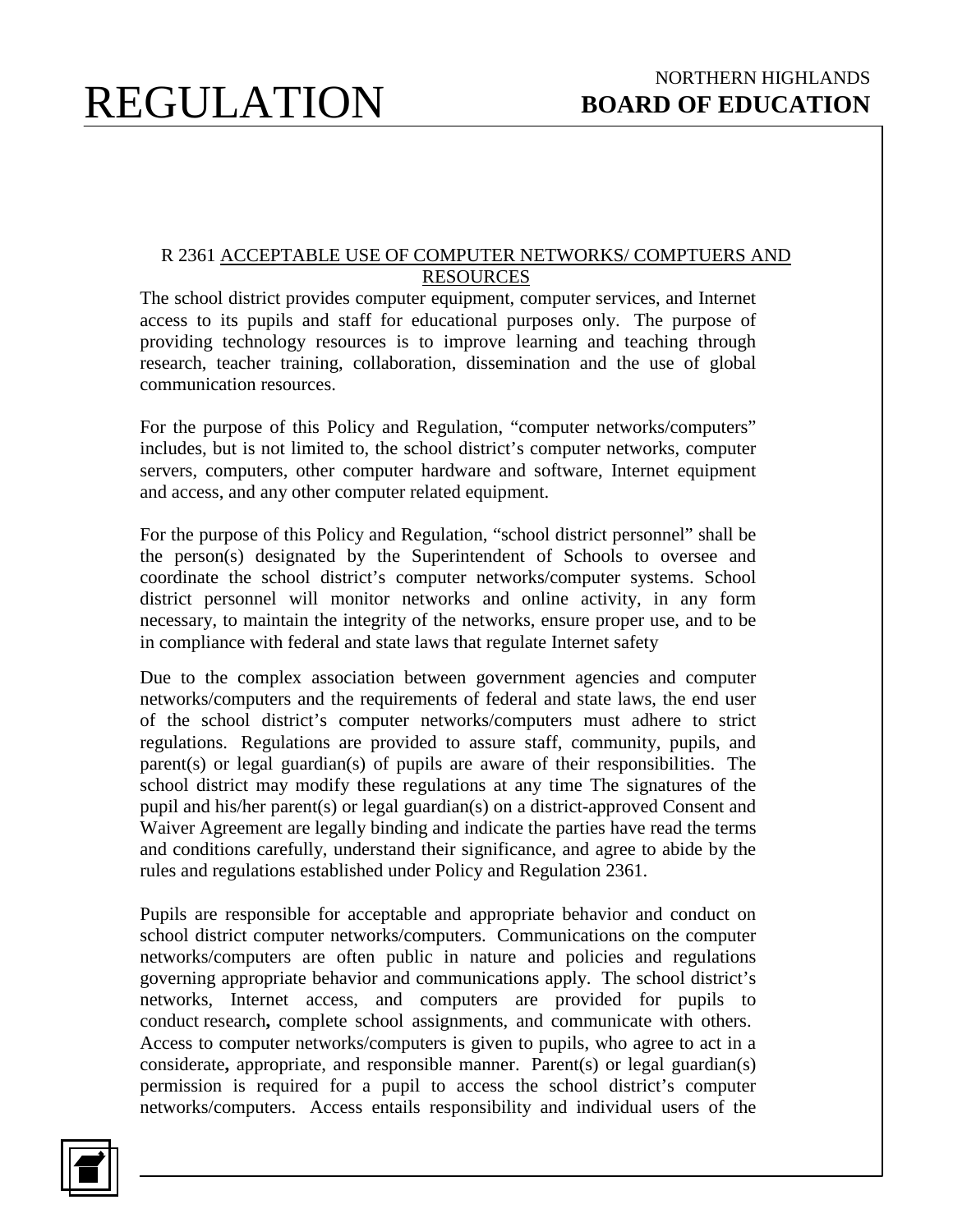district computer networks/computers are responsible for their behavior and communications over the computer networks/computers. It is presumed users will comply with district standards and will honor the agreements they have signed and the permission they have been granted. Beyond the clarification of such standards, the district is not responsible for the actions of individuals utilizing the computer networks/computers who violate the policies and regulations of the Board.

Computer networks/computer storage areas shall be treated in the same manner as other school storage facilities. School district personnel may review files and communications to maintain system integrity, confirm users are using the system responsibly, and ensure compliance with federal and state laws that regulate Internet safety. Therefore, no person should expect files stored on district servers will be private or confidential.

The following prohibited behavior and/or conduct using the school district's networks/computers, includes, but is not limited to, the following:

- 1. Sending or displaying offensive messages or pictures;
- 2. Using obscene language and/or accessing material or visual depictions that is obscene as defined in section 1460 of Title 18, United States Code;
- 3. Using or accessing material or visual depictions that are child pornography, as defined in section 2256 of Title 18, United States Code;
- 4. Using or accessing material or visual depictions that are harmful to minors including any pictures, images, graphic image files or other material or visual depictions that taken as a whole and with respect to minors, appeals to a prurient interest in nudity, sex, or excretion;
- 5. Depicting, describing, or representing in a patently offensive way, with respect to what is suitable for minors, sexual acts or conduct; or taken as a whole, lacks serious literary, artistic, political, or scientific value as to minors;
- 6. Cyberbullying;

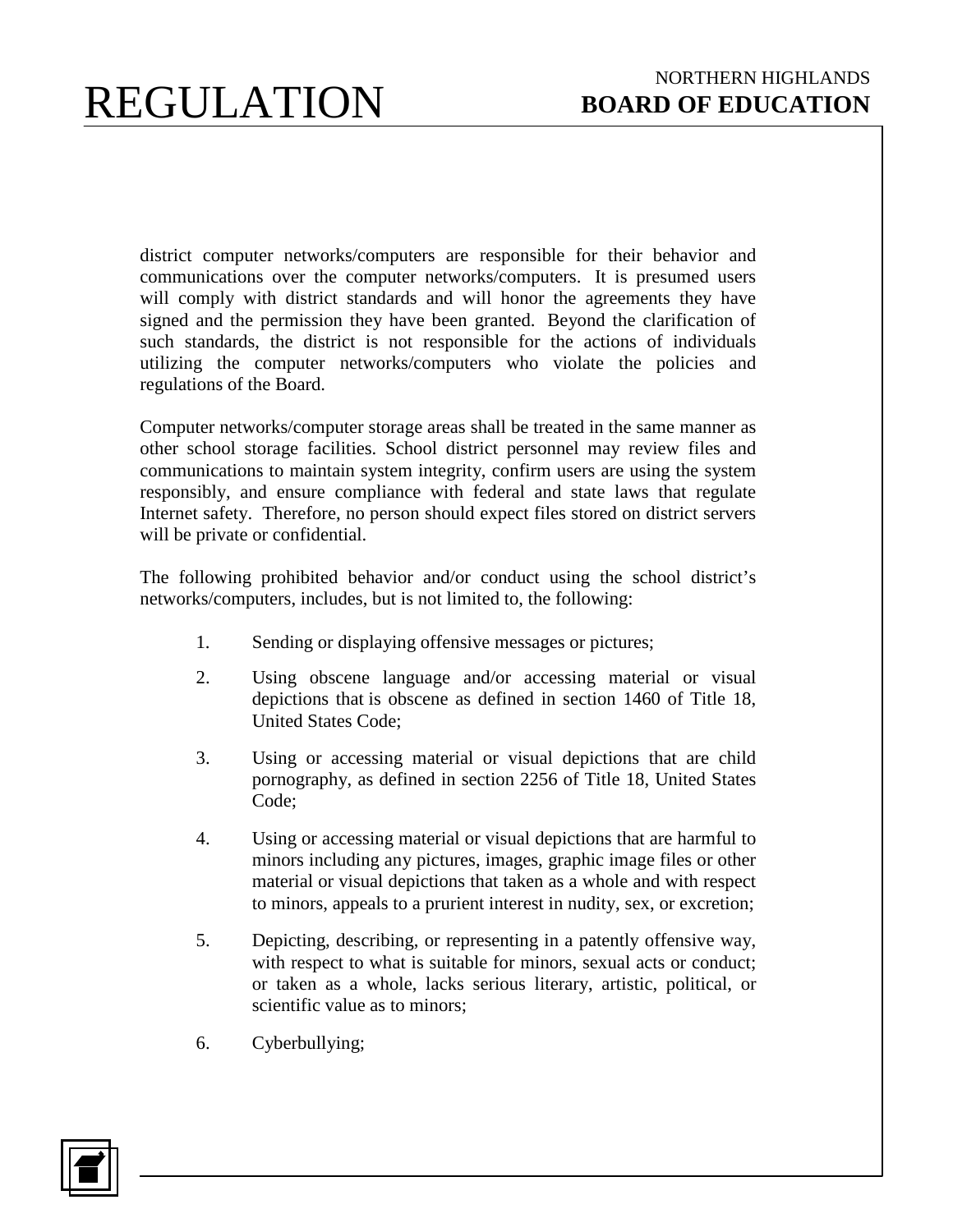- 7. Inappropriate online behavior, including inappropriate interaction with other individuals on social networking sites and in chat rooms;
- 8. Harassing, insulting, or attacking others;
- 9. Damaging computers, computer systems, or computer networks/computers;
- 10. Violating copyright laws;
- 11. Using another's password;
- 12. Trespassing in another's folders, work or files;
- 13. Intentionally wasting limited resources;
- 14. Employing the computer networks/computers for commercial purposes; and/or
- 15. Engaging in other activities that the district deems unlawful or inappropriate.

Internet Safety

Compliance with Children's Internet Protection Act

As a condition for receipt of certain federal funding, the school district has technology protection measures for all computers in the school district, including computers in media centers/libraries, that block and/or filter material or visual depictions that are obscene, child pornography and harmful to minors as defined in 2, 3, 4, 5, 6, and 7 above and in the Children's Internet Protection Act. The school district will certify the schools in the district, including media centers/libraries are in compliance with the Children's Internet Protection Act and the district complies with and enforces Policy and Regulation 2361. Compliance with Neighborhood Children's Internet Protection Act Policy 2361 and this

Regulation establishes an Internet safety protection policy and procedures to address:

1. Access by minors to inappropriate matter on the Internet and World Wide Web;

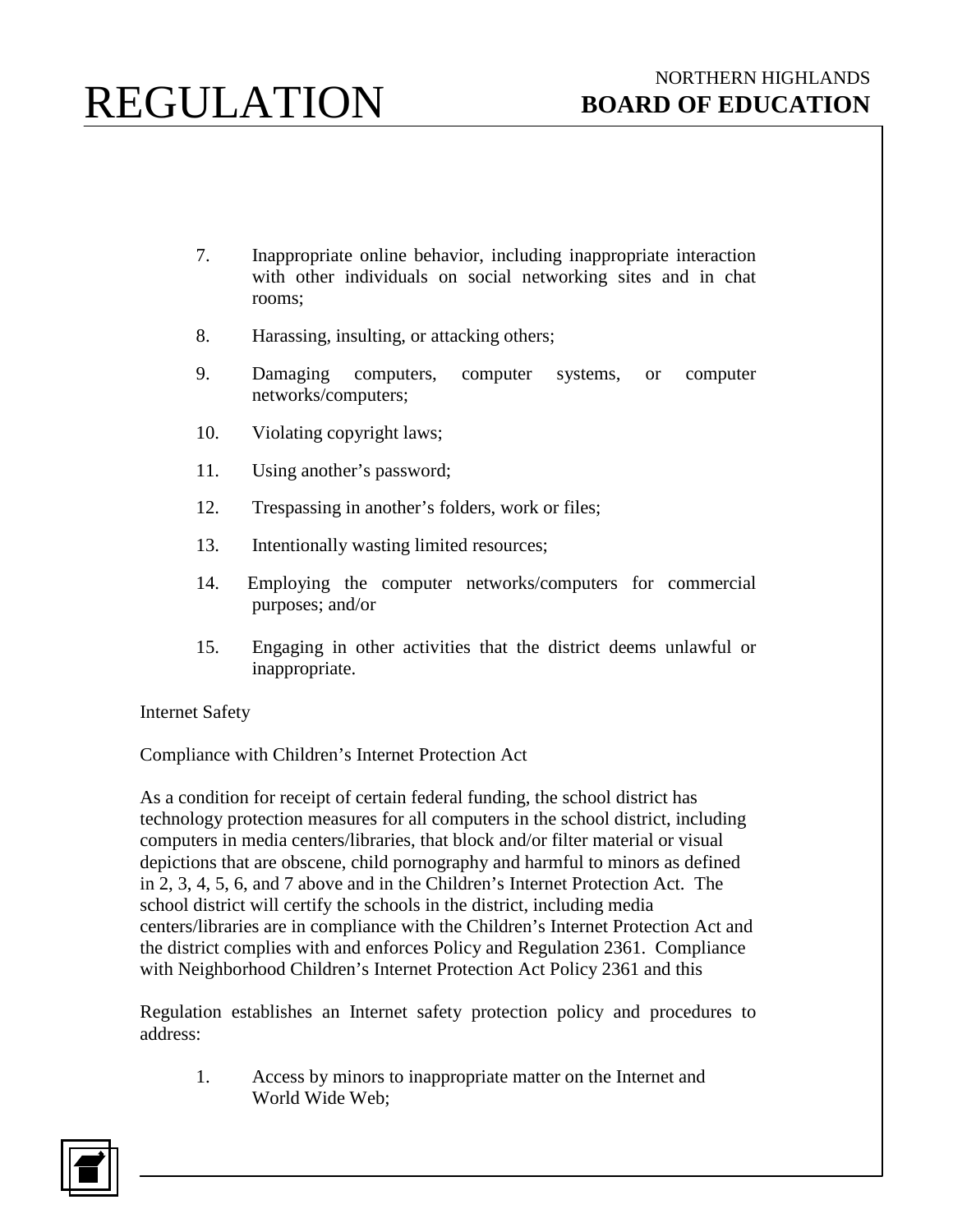- 2. The safety and security of minors when using electronic mail, chat rooms, and other forms of direct electronic communications;
- 3. Unauthorized access, including "hacking" and other unlawful activities by minors online;
- 4. Cyberbullying;
- 5. Inappropriate online behavior, including inappropriate interaction with other individuals on social networking sites and in chat rooms;
- 6. Unauthorized disclosures, use, and dissemination of personal identification information regarding minors; and
- 7. Measures designed to restrict minors' access to materials harmful to minors.

Notwithstanding the material or visual depictions defined in the Children's Internet Protection Act and the Neighborhood Children's Internet Protection Act, the Board shall determine Internet material that is inappropriate for minors.

The Board will provide reasonable public notice and will hold one annual public hearing during a regular monthly Board meeting or during a designated special Board meeting to address and receive public community input on the Internet safety protection policy - Policy and Regulation 2361. Any changes in Policy and Regulation 2361 since the previous year's annual public hearing will also be discussed at a meeting following the annual public hearing.

### Information Content and Uses of the System

Pupils may not publish on or over the system any information, which violates or infringes upon the rights of any other person or any information, which would be abusive, profane, or sexually offensive to a reasonable person, or which, without the approval of the Superintendent of Schools or designated school district personnel contains any advertising or any solicitation to use goods or services. A pupil cannot use the facilities and capabilities of the system to conduct any business or solicit the performance of any activity, which is prohibited by law.

Because the school district provides, through connection to the Internet, access to other computer systems around the world, pupils and their parent(s) or legal

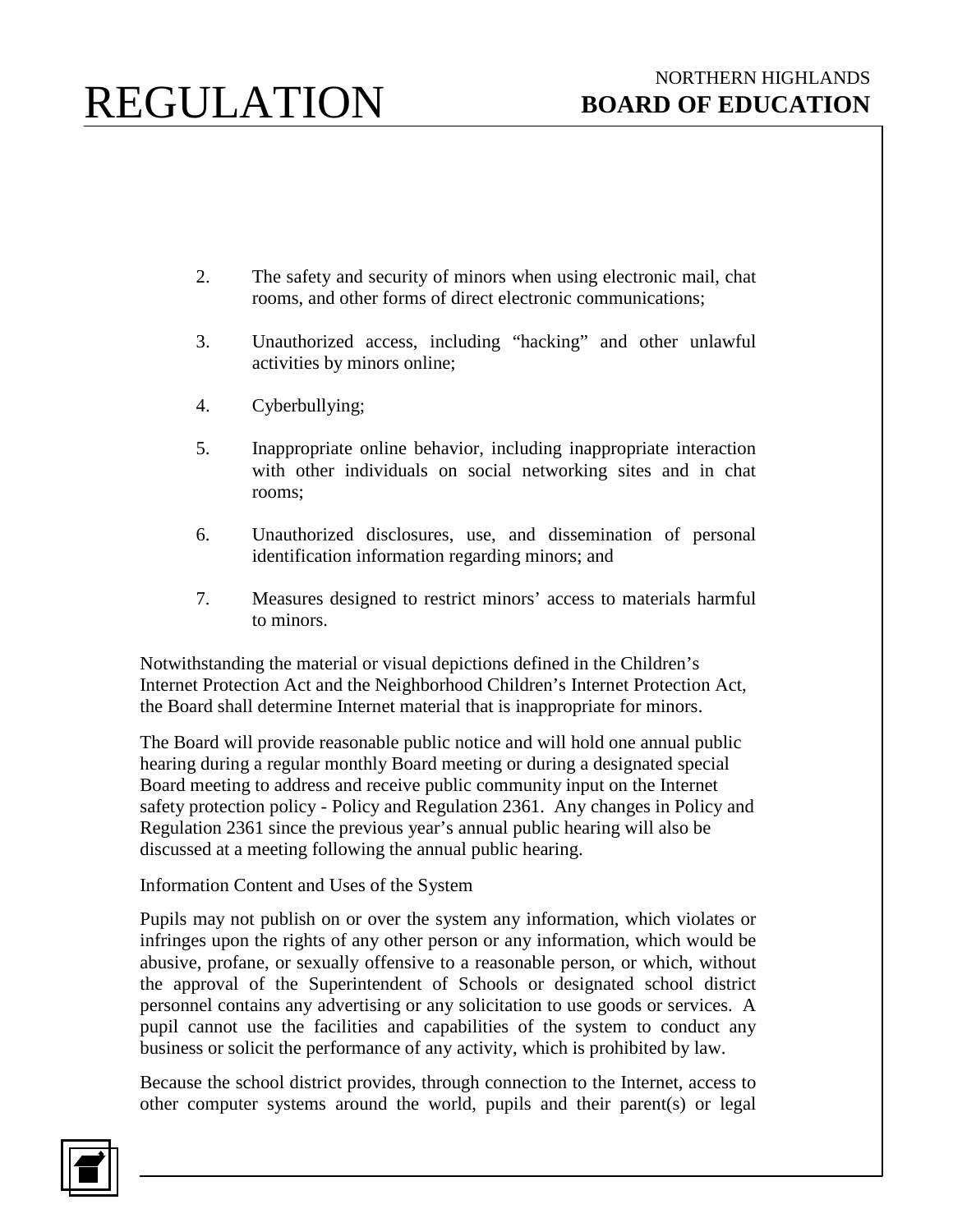guardian(s) should be advised the Board and school district personnel have no control over content. While most of the content available on the Internet is not offensive and much of it is a valuable educational resource, some objectionable material exists. Even though the Board provides pupils access to Internet resources through the district's computer networks/computers with installed appropriate technology protection measures, parents and pupils must be advised potential dangers remain and offensive material may be accessed notwithstanding the technology protection measures taken by the school district.

Pupils and their parent(s) or legal guardian(s) are advised some systems and Internet sites may contain defamatory, inaccurate, abusive, obscene, profane, sexually-oriented, threatening, racially offensive, or otherwise illegal or offensive material. The Board and school district personnel do not condone the use of such materials and do not permit usage of such materials in the school environment. Parent(s) or legal guardian(s) having Internet access available to their children at home should be aware of the existence of such materials and monitor their child's access to the school district system at home. Pupils knowingly bringing materials prohibited by Policy and Regulation 2361 into the school environment will be disciplined in accordance with Board policies and regulations and such activities may result in termination of such pupils' accounts or access on the school district's computer networks and their independent use of computers.

### On-line Conduct

Any action by a pupil or other user of the school district's computer networks/computers that is determined by school district personnel to constitute an inappropriate use of the district's computer networks/computers or to improperly restrict or inhibit other persons from using and enjoying those resources is strictly prohibited, and may result in limitation on, or termination of an offending person's access and other consequences in compliance with Board policy and regulation. The user specifically agrees not to submit, publish, or display any defamatory, inaccurate, abusive, obscene, profane, sexually oriented, threatening, racially offensive, or otherwise illegal or offensive material; nor shall a user encourage the use, sale, or distribution of controlled substances. Transmission of material, information or software in violation of any local, state or federal law is also prohibited and is a breach of the Consent and Waiver Agreement.

Pupils and their parent(s) or legal guardian(s) specifically agree to indemnify the school district and school district personnel for any losses, costs, or damages,

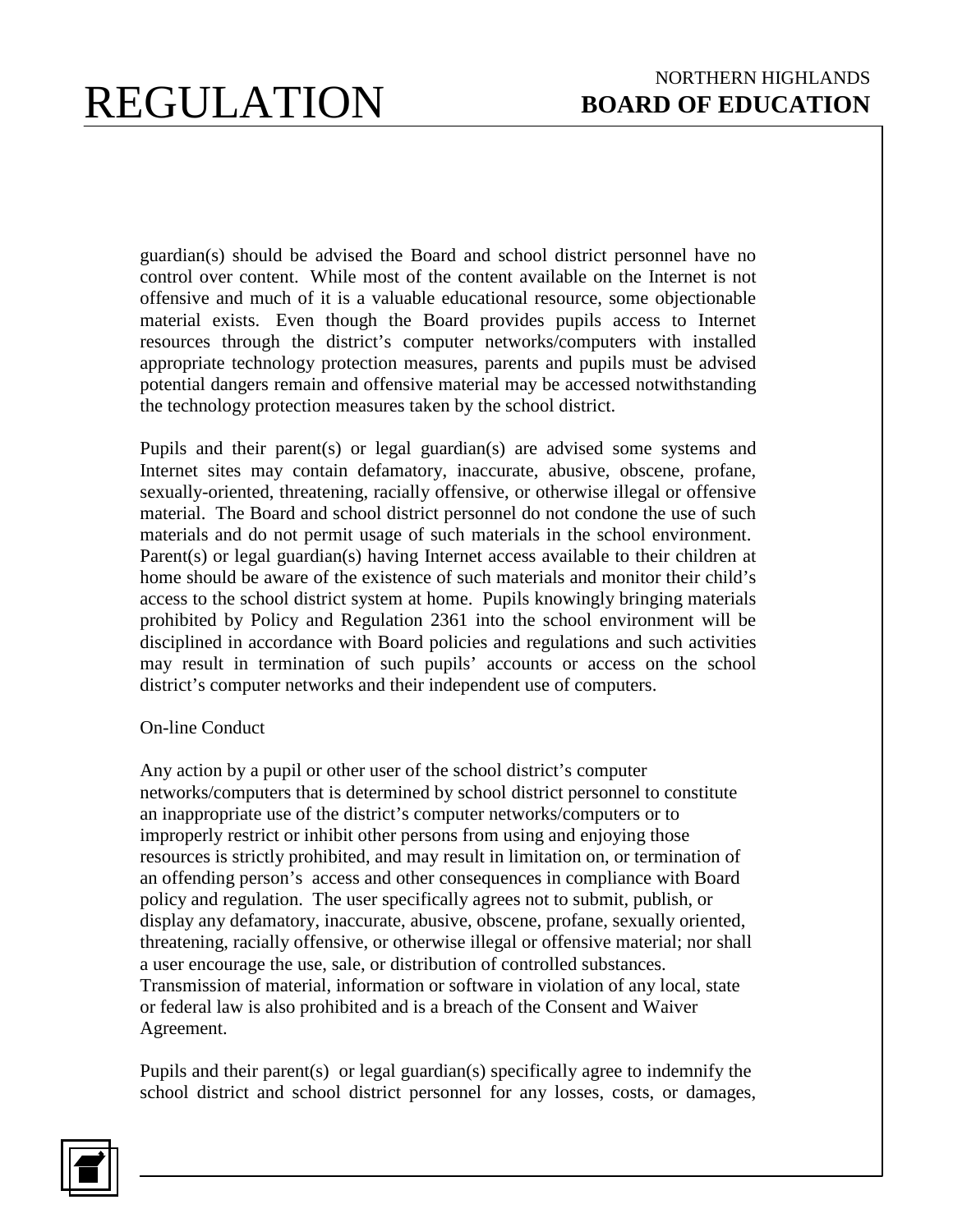including reasonable attorneys' fees incurred by the Board relating to, or arising out of any breach of this section by the pupil.

Computer network**s**/computer resources are to be used by the pupil for his/her educational use only; commercial uses are strictly prohibited.

Software Libraries on the Network

Software libraries on or through the school district's networks are provided to pupils as an educational resource. No pupil may install, upload, or download software without the expressed consent of appropriate school district personnel. Any software having the purpose of damaging another person's accounts or information on the school district computer networks/computers (e.g., computer viruses) is specifically prohibited. School district personnel reserve the right to refuse posting of files and to remove files. School district personnel further reserve the right to immediately limit usage or terminate the pupil's access or take other action consistent with the Board's policies and regulations of a pupil, who misuses the software libraries.

Copyrighted Material

Copyrighted material must not be placed on any system connected to the computer networks/computers without authorization. Pupils may download copyrighted material for their own use in accordance with Policy and Regulation 2531 - Use of Copyrighted Materials. A pupil may only redistribute a copyrighted program with the expressed written permission of the owner or authorized person. Permission must be specified in the document, on the system, or must be obtained directly from the author or authorized source.

Public Posting Areas (Message Boards, Blogs, etc.)

Messages are posted from systems connected to the Internet around the world and school district personnel have no control of the content of messages posted from these other systems. To best utilize system resources, school district personnel will determine message boards, blogs, etc. that are most applicable to the educational needs of the school district, and will permit access to these sites through the school district computer networks. School district personnel may remove messages that are deemed to be unacceptable or in violation of Board

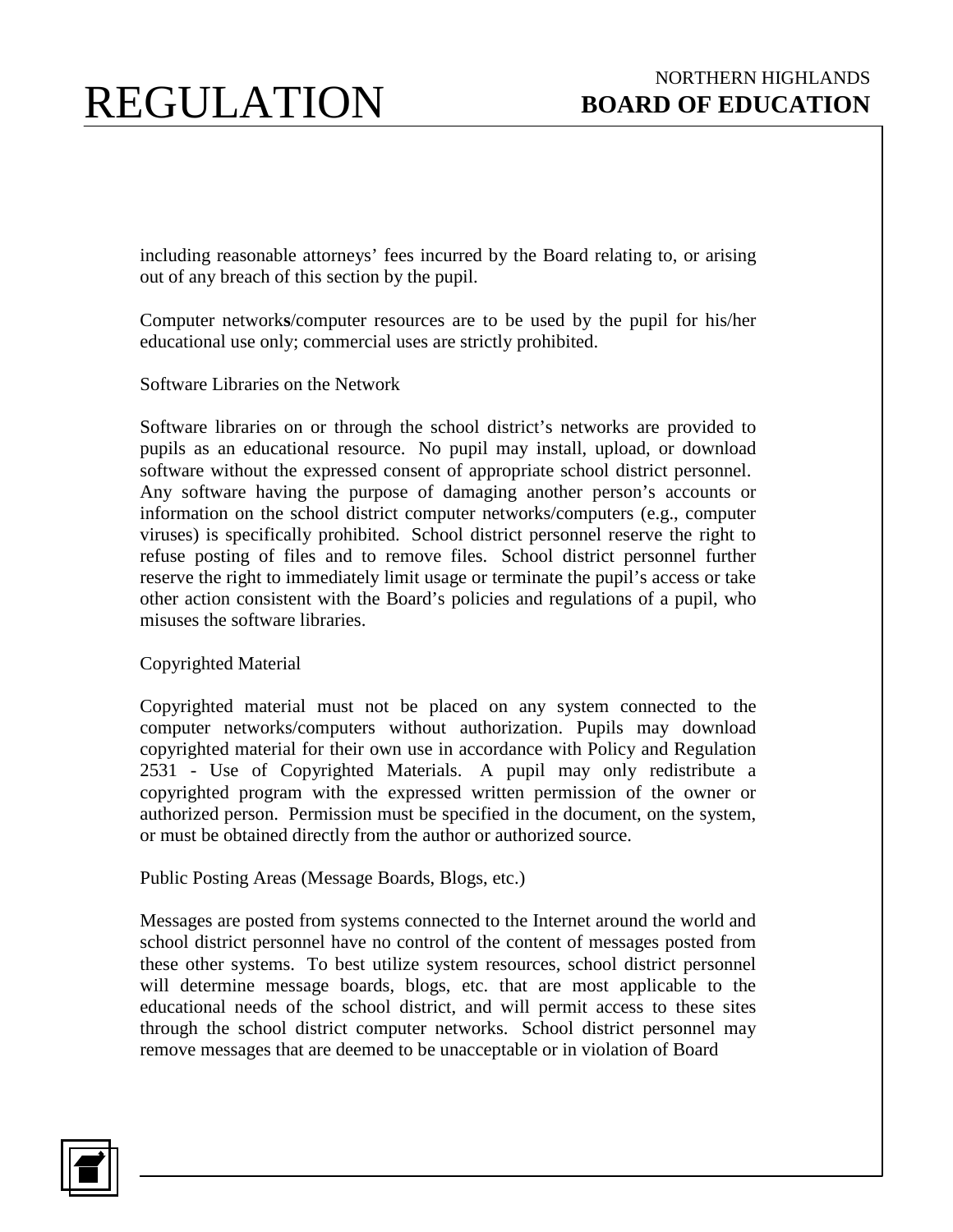policies and regulations. School district personnel further reserve the right to immediately terminate the access of a pupil, who misuses these public posting areas.

Real-time, Interactive, Communication Areas

School district personnel reserve the right to monitor and immediately limit the use of the computer networks/computers or terminate the access of a pupil, who misuses real-time conference features (talk/chat/Internet relay chat).

#### Electronic Mail

Electronic mail is an electronic message sent by or to a person in correspondence with another person having Internet mail access. The school district may or may not establish pupil e-mail accounts. In the event the district provides e-mail accounts, all messages sent and received on the school district computer networks/computers must have an educational purpose and are subject to review. Messages received by a district-provided e-mail account are retained on the system until deleted by the pupil or for a period of time determined by the district. A cancelled account will not retain its e-mails. Pupils are expected to remove old messages within fifteen days or school district personnel may remove such messages. School district personnel may inspect the contents of e-mails sent by a pupil to an addressee, or disclose such contents to other than the sender or a recipient when required to do so by the policy, regulation, or other laws and regulations of the state and federal governments. The Board reserves the right to cooperate fully with local, state, or federal officials in any investigation concerning or relating to any e-mail transmitted or any other information on the school district computer networks/computers.

#### Disk Usage

The district reserves the right to establish maximum storage space a pupil receives on the school district's system. A pupil, who exceeds his/her quota of storage space, will be advised to delete files to return to compliance with the predetermined amount of storage space. A pupil, who remains in noncompliance of the storage space allotment after seven school days of notification, may have their files removed from the school district's system.

Security

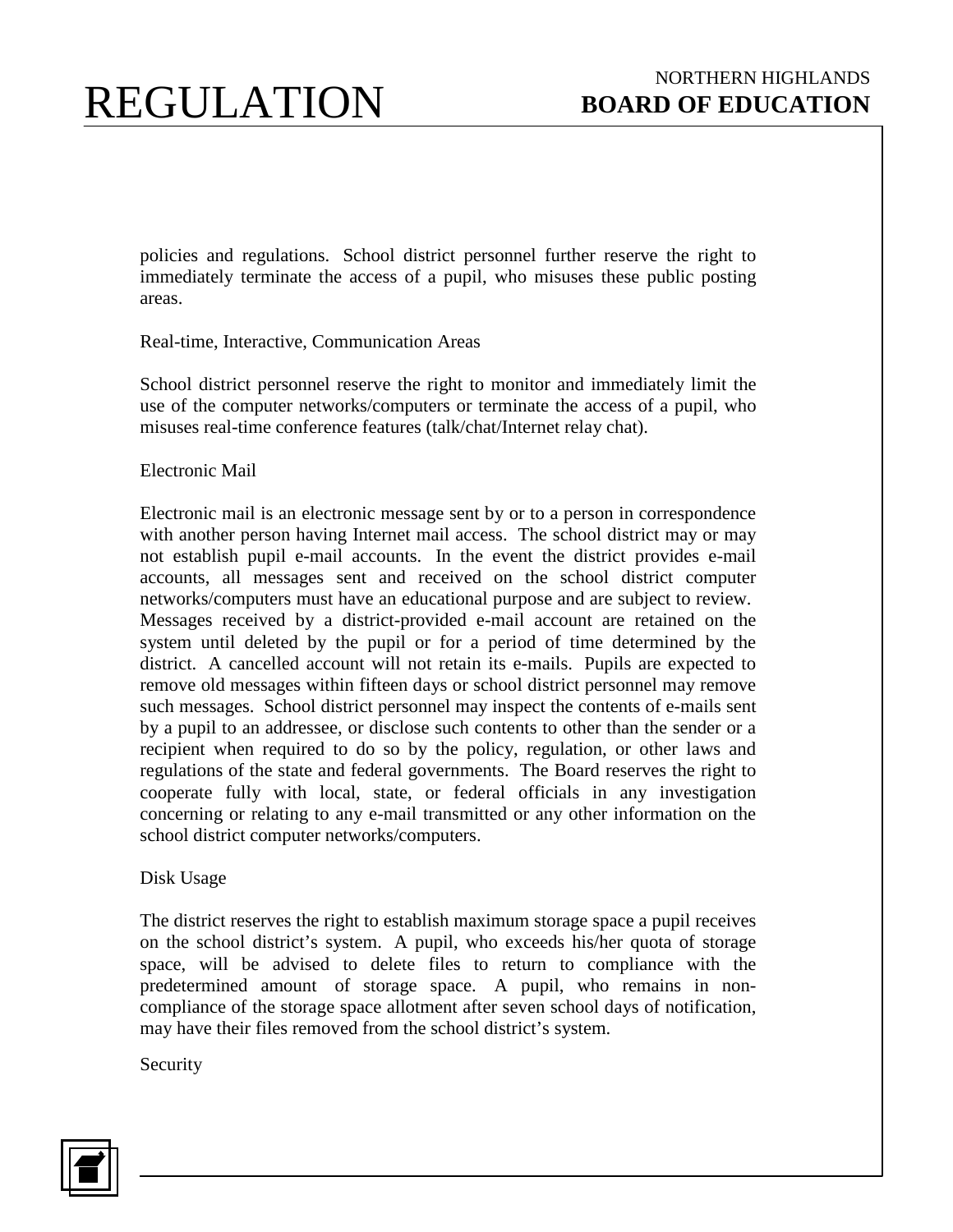Security on any computer system is a high priority, especially when the system involves many users. If a pupil identifies a security problem on the computer networks/computers, the pupil must notify the appropriate school district staff member. The pupil should not inform other individuals of a security problem. Passwords provided to pupils by the district for access to the district's computer networks/computers or developed by the pupil for access to an Internet site should not be easily guessable by others or shared with other pupils. Attempts to log into the system using either another pupil's or person's account may result in termination of the account or access. A pupil should immediately notify the Principal or designee if a password is lost or stolen, or if they have reason to believe that someone has obtained unauthorized access to their account. Any pupil identified as a security risk will have limitations placed on usage of the computer networks/computers or may be terminated as a user and be subject to other disciplinary action.

#### Vandalism

Vandalism to any school district owned computer networks/computers may result in cancellation of system privileges and other disciplinary measures in compliance with the district's discipline code. Vandalism is defined as any malicious attempt to harm or destroy data of another user, the system, or any of the agencies or other computer networks/computers that are connected to the Internet backbone or of doing intentional damage to hardware or software on the system. This includes, but is not limited to, the uploading or creation of computer viruses.

### Printing

The printing facilities of the computer network**s**/computers should be used judiciously. Unauthorized printing for other than educational purposes is prohibited.

Internet Sites and the World Wide Web

The Director of Technology may establish an Internet site(s) on the World Wide Web or other Internet locations. Such sites shall be administered and supervised by school district personnel, who shall ensure the content of the site complies with federal, state, and local laws and regulations, as well as, Board policies and regulations.

Violations